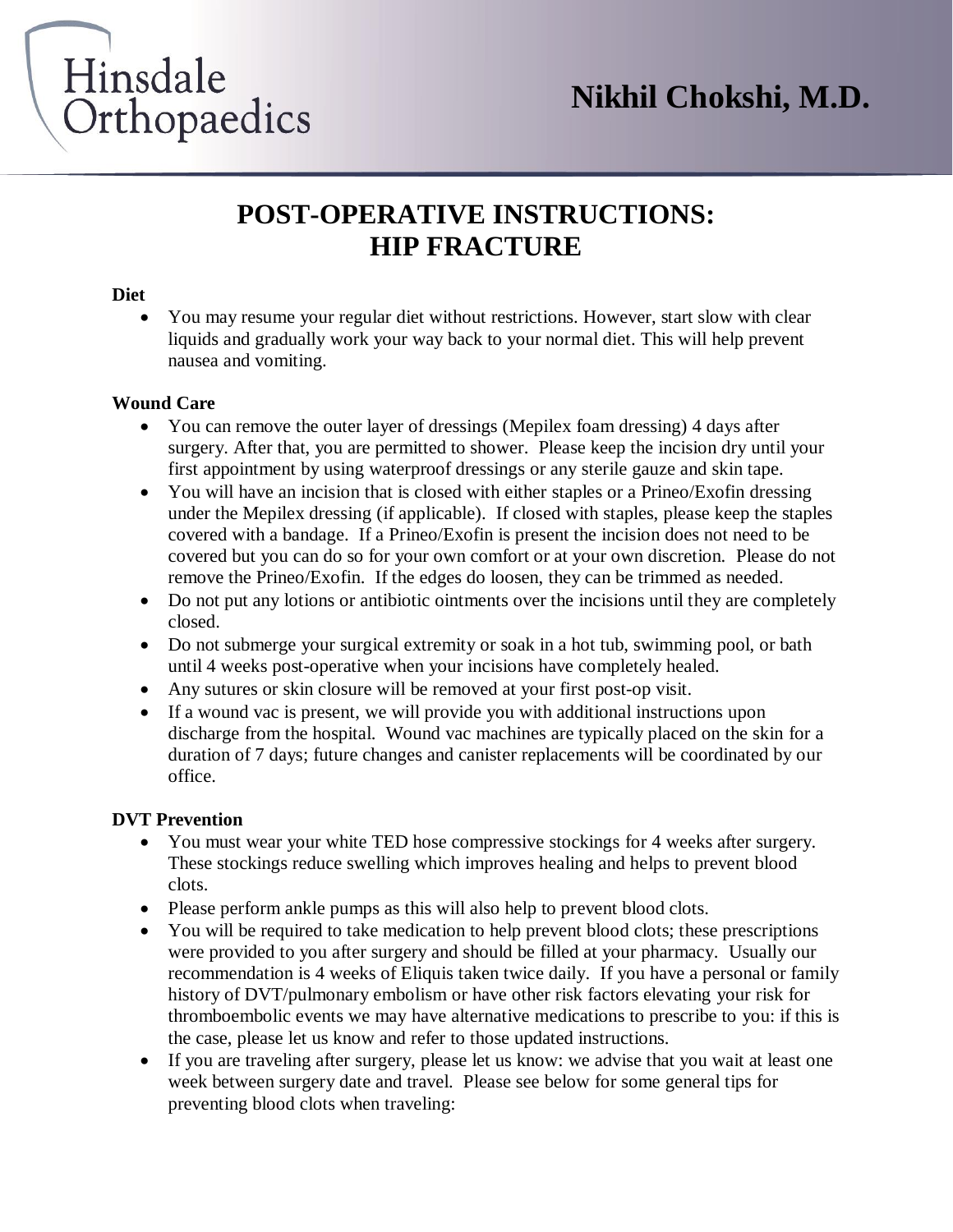## **Nikhil Chokshi, M.D.**

# Hinsdale Orthopaedics

- o Get up on the plane to crutch/walk every hour or if driving stop every 1-2 hours to get up and walk
- o Stay hydrated. Avoid alcohol and caffeine
- o Wear your TED hose stockings for the duration of your travel
- o Take 325mg Aspirin the day before, day of, and day after the travel (if advised)
- o Perform your exercises during travel; especially the ankle pumps
- o If you experience pain or swelling in your calf, please call our office immediately or go to a local emergency department for evaluation.

#### **Post-Operative Activity and Weight Bearing**

- After surgery you were given weightbearing instructions based on the extent of your surgery. Please refer to the restrictions given to you upon discharge from the hospital.
	- o Weightbearing as tolerated; use your crutches or walker as instructed.
	- o Modified weightbearing; NWB, TTWB, Other:
- Please elevate the leg frequently (foot higher than knee which should be higher than the hip) in order to help decrease swelling/discomfort. Use of an ace wrap can also be useful in order to apply compression to the lower extremity; please apply from ankle to thigh.
- Physical therapy will be coordinated for you upon discharge from the hospital.

#### **Cold Therapy**

- $\bullet$  Ice should be used to help reduce pain and swelling. Use it as often as possible the first 3 days after surgery, alternating 20 minutes on and 20 minutes off. After the third day, use it at least 3-5 times a day for 20 minutes until pain and swelling have resolved.
- When icing after your surgical dressing has been removed, do not put ice directly over healing skin. Use a barrier between to prevent any contact burns.

#### **Pain Medication**

- Take your pain medication as prescribed. This usually means 1 tablet every 4 hours for mild pain or 2 tablets every 4-6 hours for more severe pain. Do not take any additional Tylenol when taking these narcotic medications.
- You can use Tylenol once your pain is more manageable in order to transition from narcotic use. DO NOT take NSAIDs (Aleve or Ibuprofen) as they impair bone healing.
- Narcotic pain medication can cause constipation if taken regularly. We have prescribed stool softeners. You can also take, fiber bars, Metamucil, or prune juice.
- You are not permitted to drive while taking your narcotic pain medication.
- The pain medication can cause nausea so always take it with food.

**\*\***Effective in 2014: Federal regulation prevents the ability to call or fax post-operative medications to pharmacies (including refills). **Every prescription must be an original and picked up in person**: we cannot fax or call in these medications to your pharmacy.